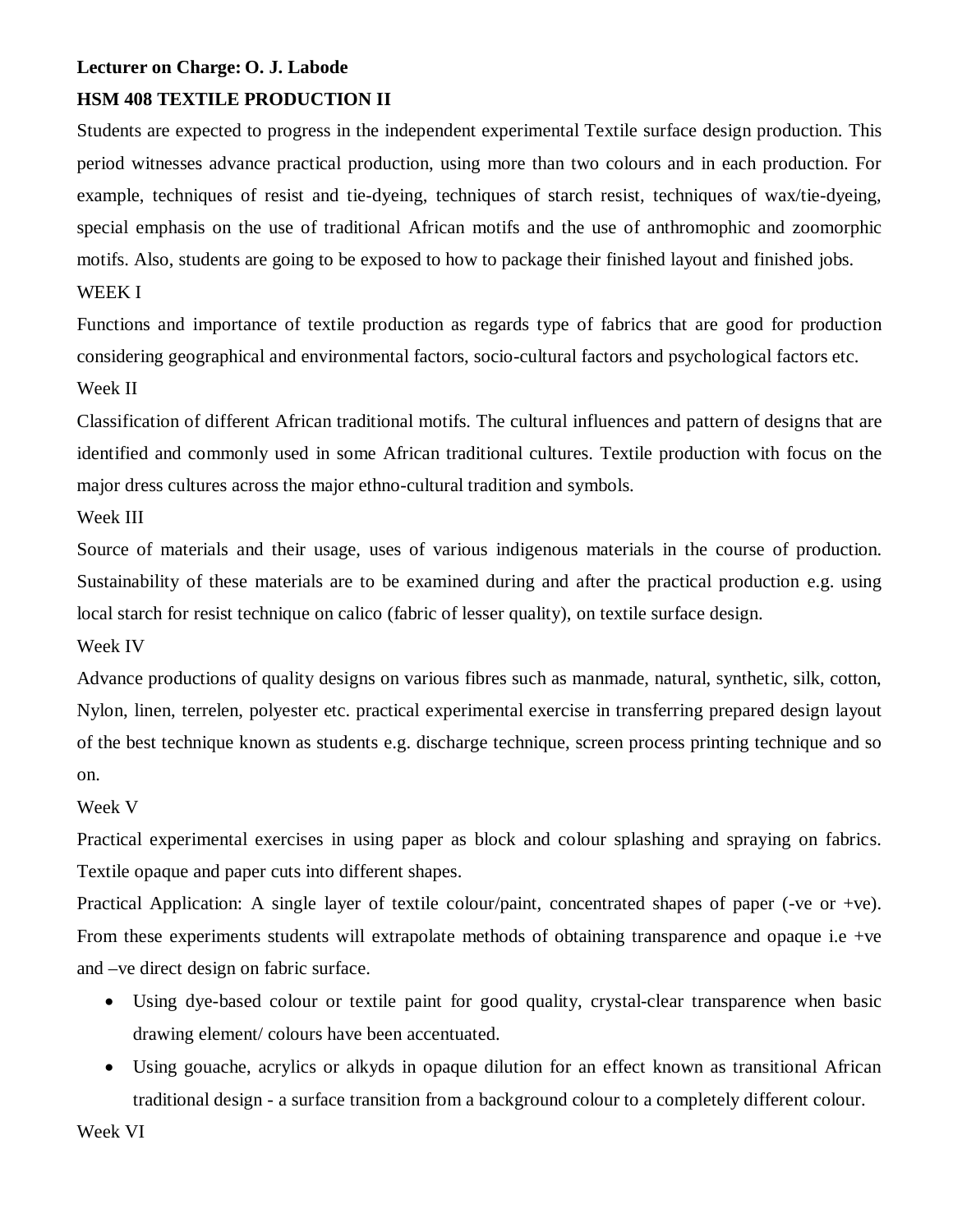Practical experimental exercises in fundamental techniques of textile production – Motif enlargement and reduction, mask and shield- and analyzing examples of the use of both alone and combination. Most of the period, however, motifs (both reduction and enlargement), requires additional techniques e.g colour layering and application, brushwork and mixing mediums – which enrich students practical work while they facilitate the working process.

- The procedure of adding layers of medium such as textile paint, dye stuff, etc on various fabrics deviced for visual clarity, which has practical applications as well.
- The apparently, simple principle of layered tones of colours play tremendous role in artistic redness of textile work production.

#### Week VII

PLANE: Here students do not refer to a flat background to be screen printed or dabbed but to the representation of a material plane surface.

- The design receives support from a plane (fabric or paper), which registers the motifs at different parts of plane, each replicate design representing the same size of the layout, resulting in a continuous application.
- Texture of surface, determine the power of absorption than the graded changes in tone and hoe. A simple problem can challenge students to practicalise how textures of various fabrics react to textile production.

#### Week VIII

Students are expected to progress in their independent experimental exercise on the sphere on textile surface. There are solid objects in textile production/interior decoration that have always been poorly elaborated in textile production. Instructions will only be given for cutting the stencil in situation where its necessary so that the sphere looks like advance design. What is important to textile students in this practical exercise is the change in approach of motifs design necessitated by differences in the material of, the sphere e.g. using oversimplified technique such as geometric shape- circle, square, cone etc.

- The practical experiments determine many factors in the appearance of a sphere.
- Each shape on the surface would all be rendered in a very similar way.

#### Week IV

Students are expected to concentrate more on colour overlapping by using more than one colour. A simple overlapping of two tones of colour-opaque effect and repeat effect. Different tracing paper for separation and mask for overlapping strips for opaque colours (for two, colours and monochromatic tones of opaque). Additional mesh of screen process printing needed for two or more colours.

 Despite the availability of fabric materials, students are free to produce their own individual background designs.